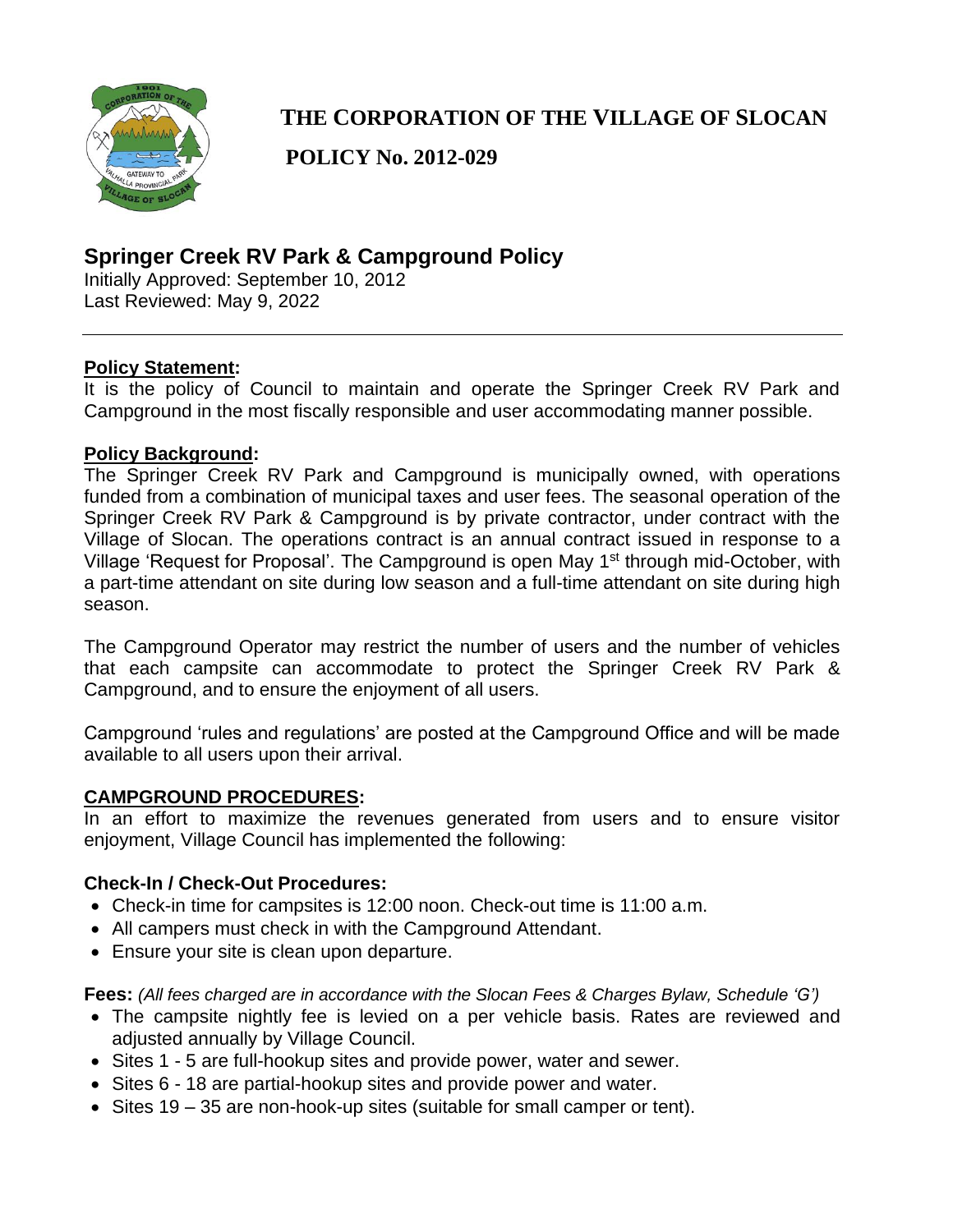- Additional fees may be charged for a second overnight non-RV vehicle for one half the campsite fee. A towed vehicle and/or boat are not considered a second vehicle.
- Fees must be paid at the time of booking online, by credit card. A one-time nonrefundable reservation fee is charged.
- Fees must be paid to the Attendant upon arrival for walk-ins, and are payable by cash, cheque, debit, credit, or traveler's cheque.
- Firewood is available for purchase.
- The sani-dump is available for campground patrons at the prescribed fee. Nonregistered guests will be charged a higher non-user fee.

#### **Reservations:**

- Reservations are made online, and for the current calendar year only. The online campground booking system becomes active on January 1<sup>st</sup> of each calendar year, and will remain open for reservations until the close of the season (mid-October).
- Reservations are to be paid in full at the time of booking. Online reservations will accept payment by credit card. Walk-in reservations at the Campground Office will accept cash, cheque, debit, credit, or traveler's cheque.
- There is a one-time non-refundable reservation fee of \$5.00 for all on-line bookings**.**
- Reservations that are not cancelled 72 hours prior to reservation date are deemed to be "no-shows" and will be charged the first night of camping fees plus the \$5.00 reservation fee. In the case of a long weekend reservation, those not cancelling the reservation 72 hours prior to the reservation date will be charged the entire 3 days plus the \$5.00 reservation fee
- Cancellations more than 72 hours prior to reservation date will be refunded less the \$5.00 reservation fee.
- The maximum length of stay is 14 nights, unless extension arrangements have been approved by the Village Office.

#### **Noise:**

- Quiet time is from 10:00pm to 8:00am.
- Excessive noise is not permitted at any time.
- Generator run time is limited to 4 hours a day, between the hours of 8:00am and 10:00pm.

#### **Firewood, Sani-Dump, Campfires, BBQs:**

- **Firewood** 
	- Is available for purchase from the attendant.
	- Use firewood sparingly, small fires save trees!
	- To preserve vegetation and ground cover, please do not gather branches and twigs from within the Campground and surrounding area. Cutting or damaging trees in any way is strictly forbidden.
- Sani-Dump
	- Is available for campground patrons for a fee.
	- Non-registered guests will be charged a higher non-guest fee.
- Campfires
	- Are only permitted in campsite fire rings.
	- Fire rings must remain in place.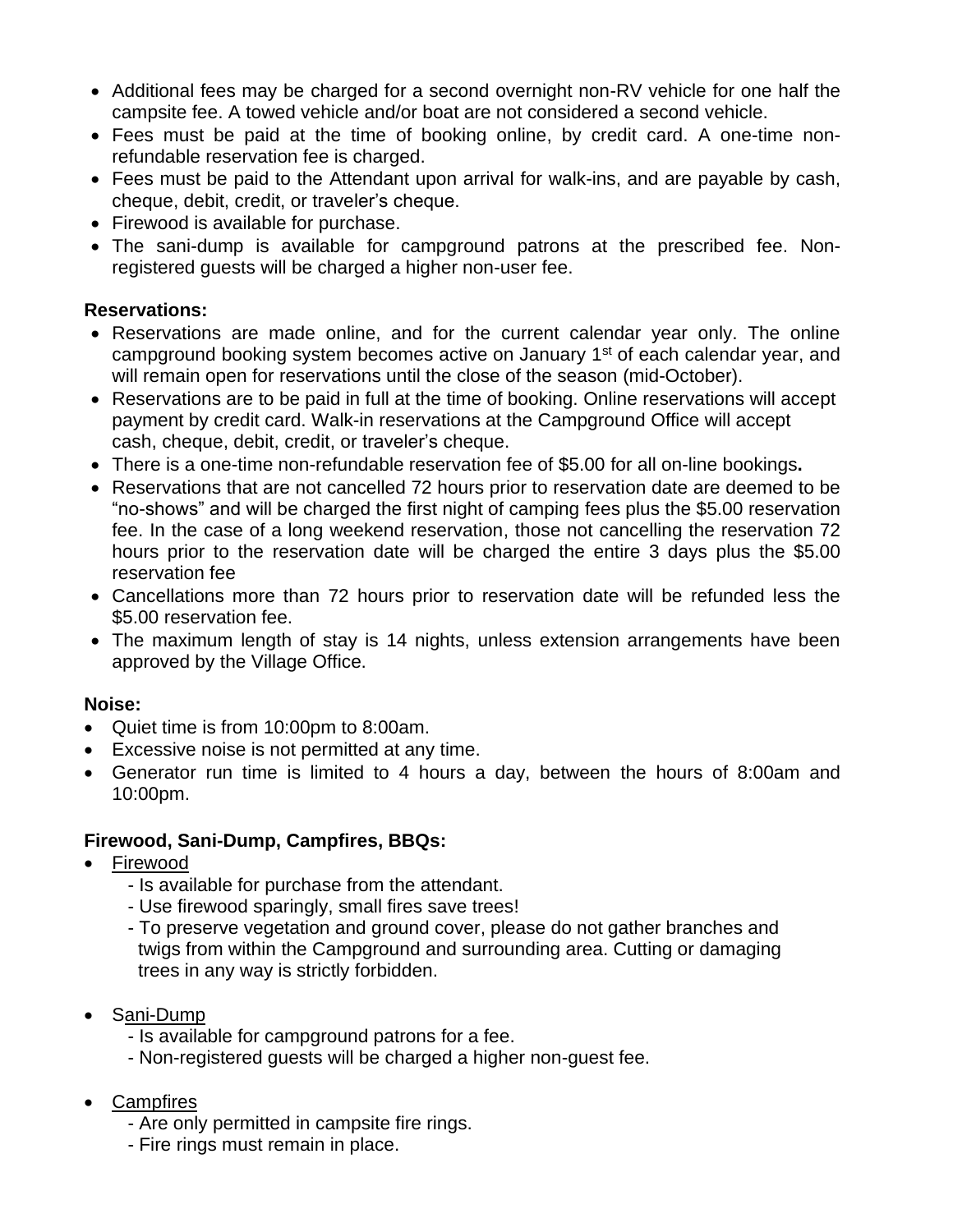- Campfires must be less than a half meter in height and will not be permitted if a Provincial Ban is in effect.
- Campground attendants have the authority to request a ticket be issued to the registered camper in contravention of a Fire Ban.
- Do not leave your campfire unattended.
- BBQs
	- BBQs are permitted for use. Please be cautious not to burn picnic tables.

### **Vehicles & Parking:**

- Only one RV combination permitted per site. If authorized, and if space is available, a second vehicle may be permitted on site for an additional fee.
- Camping is only permitted in designated campsites.
- No parking on Campground lanes or roads.
- Campground speed limit is 10km/hour in all areas.
- No person shall drive, propel, or otherwise operate an all-terrain vehicle (ATV), dirt bike, or off-road vehicle within the Campground property.

### **Pets:**

- Pets must be on a leash and under control at all times.
- Pets are not to make excessive noise or disturb other persons.
- Pets are not permitted at the public beach on Slocan Lake, but are permitted at the designated dog beach located just past the gazebo.
- Pet food must be stored properly, as to not attract wildlife.
- Owners are required to clean up after their pets (scraps, toys and excrement). There are dog hitching posts equipped with dog doo bags at the info-center, and at various places throughout the Village.
- Pets are not permitted within public buildings (washrooms, info-center), with the exception of service dogs assisting disabled persons.

#### **Wildlife:**

- Please be bear aware! Store all food and garbage appropriately.
- Please report any predator siting immediately to the Campground Attendant.

#### **Springer Creek:**

- Springer Creek is a hazardous creek. **Please watch children and pets**!
- Be cautious! fast moving water present, especially during freshet and heavy rain events.
	- several waterfalls present within the Campground. Do enjoy the Springer Creek waterfalls, but please stay back from steep banks along the creek.
	- the creek above the highway is extremely dangerous with no maintained or approved trails. The creek flows through the gorge, with several waterfalls and very high cliffs. It is recommended that visitors do not explore this area, especially with children and pets.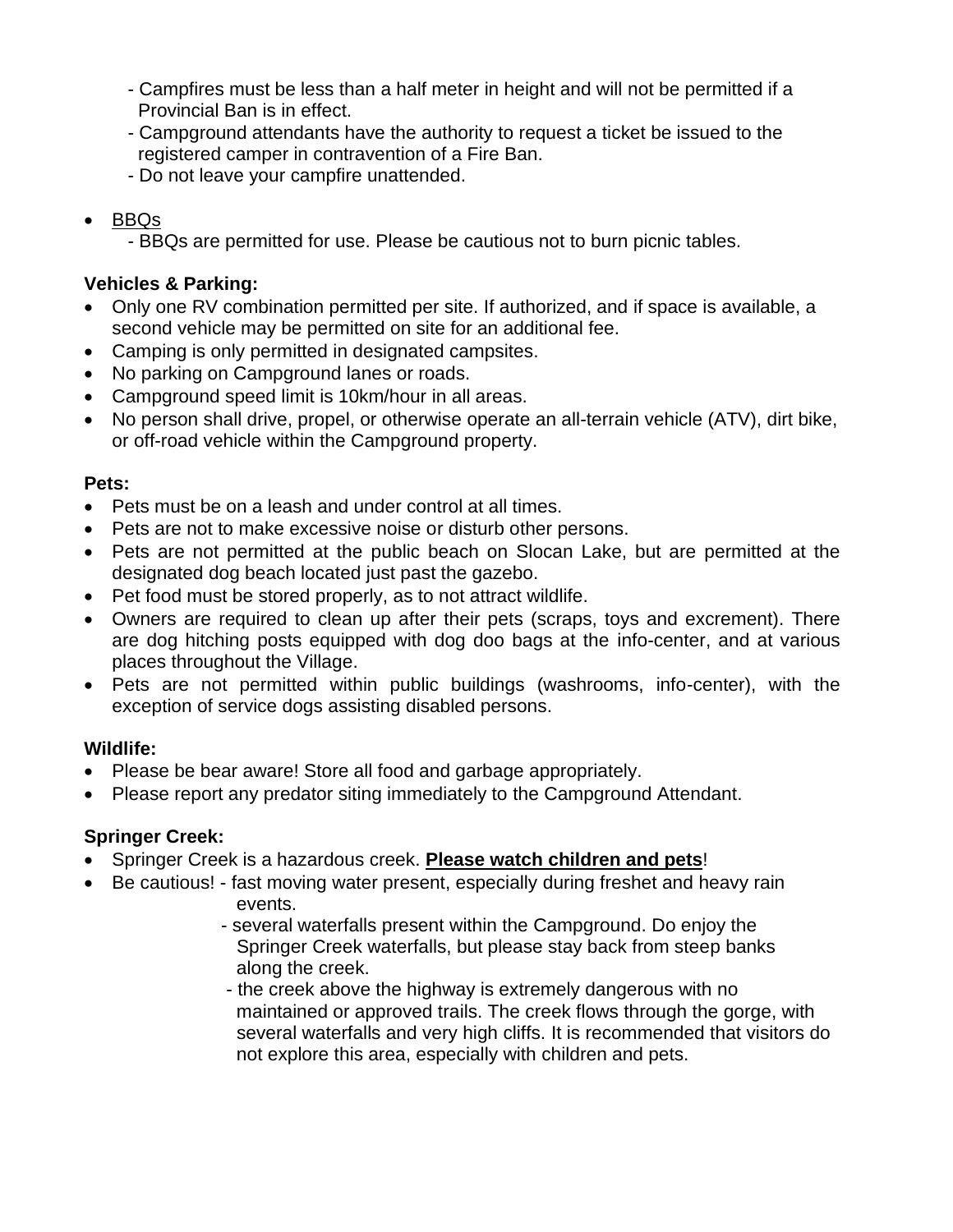#### **SCHEDULE "F"**

# **CAMPGROUND COVID-19 EXPOSURE CONTROL PLAN**

#### The Campground Operator will be responsible to:

## **GENERAL**

- Comply with WorkSafeBC's COVID-19 and return to safe operation guidelines and any future phases.
- Follow the guidelines as outlined through BC'S Restart Plan and monitor for ongoing updates.
- Follow BC Centre for Disease Control guidelines and monitor for updates.
- Follow BC Lodging and Campgrounds Association recommendations including *BCLCA COVID-19 Guidance for Campgrounds, RV Parks and Resorts with Cabins, Cottages and Glamping*.
- Follow any recommendations, guidelines, and directions related to COVID-19 from all levels and areas of government with jurisdiction, including the Village of Slocan, the Province of British Columbia (including, but not limited to, the Office of the Public Health Officer of British Columbia, the British Columbia Centre for Disease Control, and WorkSafe BC), and the Government of Canada.
- *When necessary,* place signage throughout the campground and in workspaces outlining policies and procedures including:
	- Physical distancing and no congregating
	- Hand hygiene
	- Coughing and sneezing etiquette

#### **BOOKING**

All reservations are booked online, with contact information entered in the reservation system. *When necessary*, the Operator will advise the following:

- Campers should not enter the campground if they are experiencing symptoms including cough, fever shortness of breath, runny nose or sore throat that are not related to a pre-existing illness or health condition or are otherwise required to isolate or quarantine.
- Members of the same household should stay together on a campsite to meet physical distancing requirements and all campers are expected to follow the physical distancing requirements set out by the PHO.
- Campers should bring their own alcohol-based sanitizer and a cover for their picnic table.

### **OFFICE PROCEDURES –** *When Necessary,*

- One customer at a time in the office for registration and information purposes. (Sign will be placed outside the office.)
- Contactless payments as much as possible to avoid cash payments.
- Disinfect point of sales terminal after every use (or cover and replace after every use).
- Disinfect office throughout the day. Minimum two times.
- Hand sanitizer provided at workstation.